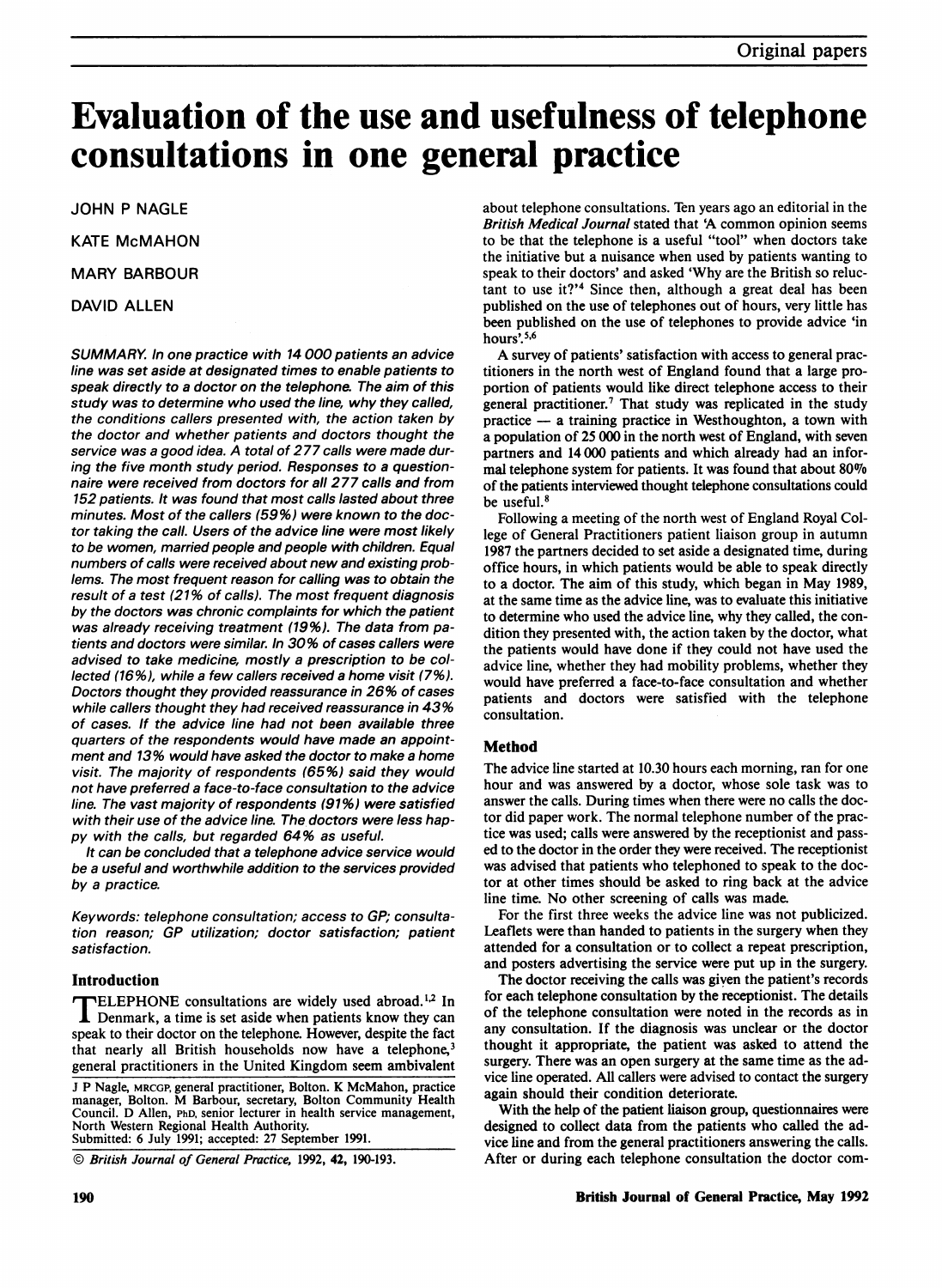pleted a questionnaire, consulting the patient's records where necessary. The questionnaire comprised mostly closed questions concerning the nature of the presenting problem, what happened during the consultation and how useful the call was to the patient. The doctor also recorded the time that the call started and finished, taking the time from his or her wrist watch to the nearest half minute. Each day the names and addresses of the patients who had called the advice line were sent to a researcher who sent them a questionnaire together with a covering letter from the general practitioners explaining the study and assuring anonymity. The patient questionnaire comprised mostly closed questions and asked about the patient's experience of using the service and for demographic details. When a call was about a third party, the questionnaire was sent to the third party, providing the doctor had not indicated that a questionnaire should not be sent. When the call was about a child the child was sent a questionnaire and it was completed by one of his or her parents with the parent's own details.

The age and sex distribution of the callers was compared with that for the practice as a whole'and with that of a randomly selected sample of patients attending the surgery (a researcher had thrown a die and selected the nth patient attending). These attenders had been interviewed in a previous study of patients' perceptions of the accessibility of the practice which had been carried out in the two months prior to this study.8 Other demographic details of the callers were also compared with those of the surgery attenders and of the practice population as a whole.

#### **Results**

A total of <sup>277</sup> people used the advice line between <sup>3</sup> May and 7 October 1989. The general practitioners completed a questionnaire for all of these callers. Fifteen patients were not contacted for personal reasons, such as bereavement or marital problems. Ten callers were excluded from the analysis because their details were recorded incompletely by the doctor or because their records were unavailable. Of the 252 questionnaires sent out 152 were returned completed, a response rate of 60%.

Of the responding patients 108 (71.1%) called about themselves, 37 (24.3%) called about their child, and the other seven (4.6%) called about another relative or friend.

#### Patient characteristics

The age and sex distribution of the respondents is shown in Table <sup>1</sup> together with the distribution for the whole practice population, all patients whom calls concerned, questionnaire respondents and the sample of attenders.

If it is assumed that parents aged 21-40 years telephoned on behalf of patients aged under 16 years, then there is no difference in age distribution between the patients whom the telephone consultation concerned and those who completed a questionnaire. Assuming the 101 patients interviewed in the surgery were representative of practice attenders, patients in the age band 21-30 years were much more frequent users of the telephone service than they were attenders, while 31-50 year olds were less frequent users of the telephone service than they were attenders.

More women than men used the advice line (Table 1) while three quarters of the questionnaire respondents were women. Most respondents  $(80.2\%)$  were married and this proportion was higher than that for surgery attenders (77.2%). Most respondents (61.8%o) had one or two children under 16 years of age and more had two children (40.8%) than in the practice population as a whole  $(33.6\%)$ . The level of education received by the respondents was similar to that of the surgery attenders among the respondents 40.8% left school aged <sup>15</sup> years or less while among the surgery attenders this figure was 47.5%. About Table 1. Age and sex distribution of the practice population, all telephone patients, questionnaire respondents and practice attenders.

|             | % of patients             |                    |                                             |                                 |
|-------------|---------------------------|--------------------|---------------------------------------------|---------------------------------|
|             | Telephone patients        |                    |                                             |                                 |
|             | Practice<br>$(n = 13860)$ | All<br>$(n = 277)$ | Questionnaire<br>respondents<br>$(n = 152)$ | <b>Attenders</b><br>$(n = 101)$ |
| Age (years) |                           |                    |                                             |                                 |
| $0 - 15$    | 21.7                      | 19.1               |                                             |                                 |
| 16–20       | 7.1                       | 5.1                | 5.3                                         | 3.0                             |
| 21-30       | 15.3                      | 24.6               | 32.2                                        | 14.9                            |
| $31 - 40$   | 17.2                      | 11.9               | 23.7                                        | 33.7                            |
| $41 - 50$   | 13.4                      | 9.8                | 11.2                                        | 19.8                            |
| $51 - 60$   | 9.3                       | 7.9                | 8.0                                         | 12.9                            |
| $61 +$      | 16.0                      | 15.5               | 17.1                                        | 13.9                            |
| No response |                           | 6.1                | 2.6                                         | 2.0                             |
| Sex         |                           |                    |                                             |                                 |
| Male        | 49.1                      | 32.9               | 21.1                                        | 37.6                            |
| Female      | 51.9                      | 65.3               | 75.0                                        | 62.4                            |
| No response |                           | 1.8                | 4.0                                         |                                 |

 $n =$  total number of patients in group.

half of the respondents (44.7%) were employed. The proportion of retired people (19.7%) and housewives (24.3%) who called the advice line was higher than among the practice population as a whole (13.9% and 9.9% respectively).

#### Method of calling

Most of the 152 respondents  $(86.2\%)$  used their own telephone, although a few (7.9%) called from work, 4.0% used a public telephone, and one patient used a neighbour's telephone. TWo patients (1.3%) did not respond to this question. Among the respondents 85.5% reported that it was easy to get through to the surgery on the telephone, 11.9% that it was not easy and 2.6% did not respond to this question.

Table 2. Comparison of patients' and general practitioners' reports of telephone consultations.

|                                                            | % of telephone consultations    |                            |  |
|------------------------------------------------------------|---------------------------------|----------------------------|--|
|                                                            | Patients' report<br>$(n = 152)$ | GPs' report<br>$(n = 277)$ |  |
| New problem                                                | 48.7                            | 44.0                       |  |
| Action taken by GP <sup>a</sup>                            |                                 |                            |  |
| Gave 'reassurance'                                         | 42.8                            | 26.4                       |  |
| Advised to come in for consul-                             |                                 |                            |  |
| tation                                                     | 29.6                            | 30.3                       |  |
| Gave prescription                                          | 15.8                            | 11.6                       |  |
| Advised to rest                                            | 9.2                             | 6.5                        |  |
| Advised to change dosage or<br>timing of doses of existing |                                 |                            |  |
| treatment                                                  | 8.6                             | 5.8                        |  |
| Visited                                                    | 7.2                             | 5.1                        |  |
| Advised to take home remedy                                | 5.3                             | 4.7                        |  |
| Referred to other GPs/health                               |                                 |                            |  |
| professionals in the practice                              | 4.6                             | 2.2                        |  |
| Administrative advice                                      | ÷.                              | 11.6                       |  |

 $n =$  total number of telephone consultations. <sup>a</sup> More than one action could be taken by the general practitioner.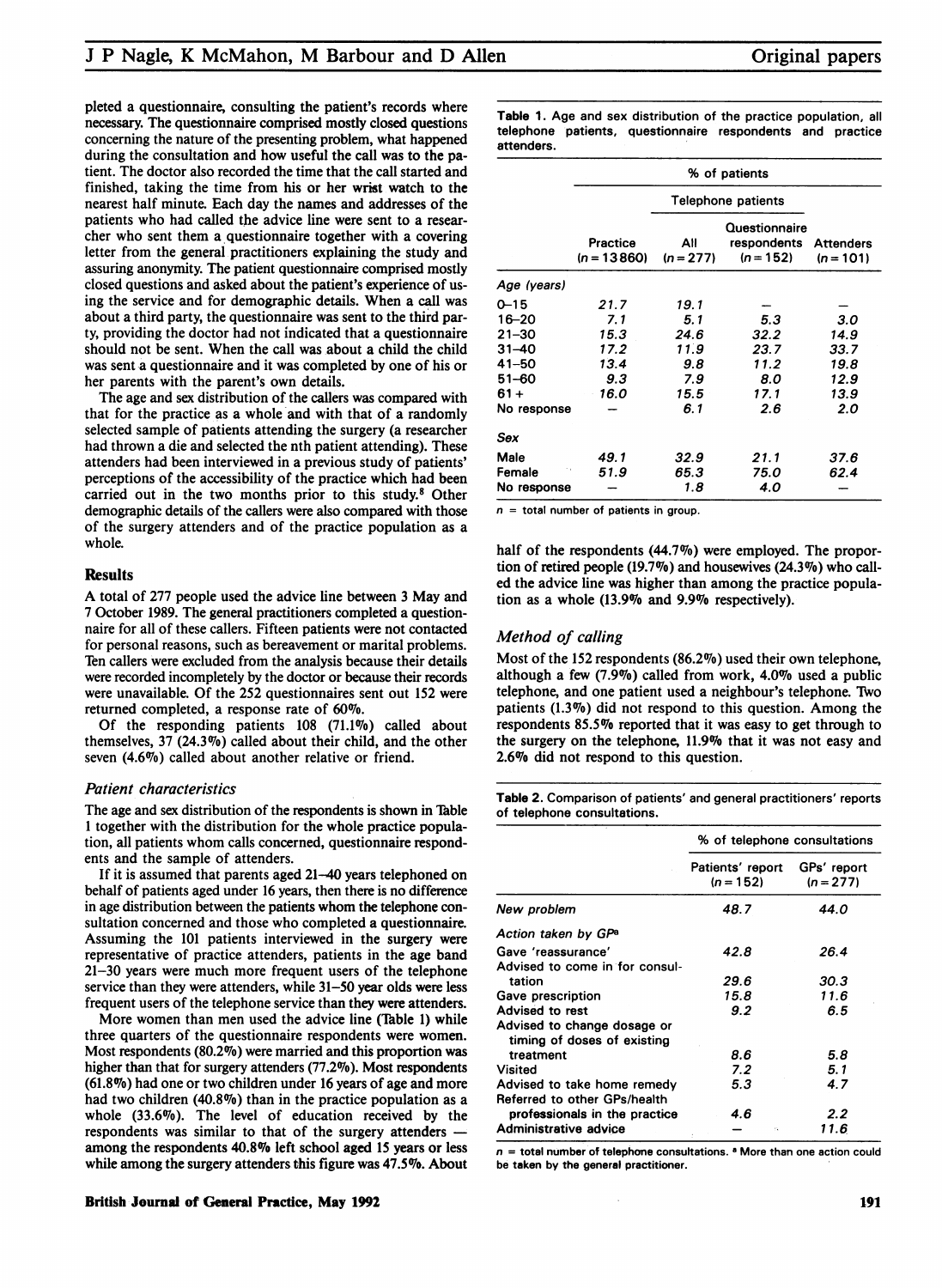#### Patients' reports of the telephone consultation

Of the 152 respondents 48.7% regarded their problem as a new problem (Table 2). The respondents felt that they had received reassurance from the doctor in 42.8% of telephone consultations. Thirty per cent of patients were told by the doctor to come to the surgery for a consultation  $-$  a third of these (33.3%) were told to come on the same day as they called. Sometimes the doctor advised rest  $(9.2\%)$  and 7.2% of calls resulted in a visit from the doctor. Forty five respondents (29.6%) were advised to take medicine  $-24$  were told to collect a prescription, 13 were told to vary their existing treatment and eight were told to take a 'home remedy'.

#### Alternatives to the telephone consultation

Three quarters of the questionnaire respondents (73.7%) said they would have made an appointment to see the doctor if they had not spoken to the doctor on the telephone. A further 13.2% said they would have asked the doctor to make a home visit while 4.6% made another specific comment, indicating for example that they would have spoken to the health visitor or receptionist. The remaining  $8.6\%$  did not respond to this question.

Most of the 152 respondents lived within two miles of the surgery, but for 27.6% of the respondents it would not have been easy to get to the surgery  $-15.1\%$  said they had mobility problems, most frequently owing to physical disability.

The majority of respondents  $(64.5\%)$  said they would not have preferred a face-to-face consultation to the advice line. Of the 40 respondents (26.3%) who expressed a preference for a face-to-face consultation, but could not wait, the majority (27) said they would have visited the surgery, While 17 would have asked for a home visit (some patients replied 'yes' to both options). The remaining 9.2% did not respond to this question.

#### Patient satisfaction with telephone consultation

The vast majority of the respondents  $(91.4\%)$  said they were satisfied with their telephone consultation and many made favourable comments:

'I think the advice line is an excellent idea, it gives the patient personal contact with the doctor. <sup>I</sup> am sure it will be a big advantage to the practice. Also it will save using appointments when not necessary, leaving time free for those who need it.'

'I found it reassuring being able to speak to a doctor rather than have a receptionist act as judge to whether my complaint was justified.'

'For me the surgery is a bus ride away, sometimes it can be very inconvenient with a small child to find your illness cannot be cured with medication. Advice over the phone saves time for doctors and patients.'

'I think it is a good idea, some problems only need reassurance and this saves a journey especially for the old and mothers with babies.'

However, seven respondents  $(4.6\%)$  were not satisfied and some of the reasons they gave for their dissatisfaction were:

'I had to phone three times before <sup>I</sup> got to speak to the doctor. First time the receptionist said <sup>I</sup> was a minute early and would not put me through, second time the doctor was engaged.'

'I feel that once the service becomes more widely known it may be difficult to get through. With all respect, would there be a great temptation to direct patients to the advice line rather than make surgery appointments or home visits?'

'If <sup>I</sup> was ill <sup>I</sup> would have to request a home visit as it is impossible to check on a breathing problem on the phone.'

Six patients did not respond to this question.

#### Results of doctors' questionnaire

Most of the  $277$  calls (96.0%) were dealt with by the seven practice partners (on a few occasions trainee doctors took some of the calls under supervision). With the exception of one parttime partner, the calls were shared evenly among the partners. The mean length of the 277 calls was 3.4 minutes (range 1.0-16.0 minutes, mode 2.0 minutes), three calls lasted over 10 minutes.

Most of the 277 patients (58.8%) were known to the doctor taking the call. The doctors classified 44.0% of the problems as new (Table 2).

The most common reason for the call was to ask for the results of tests or x-rays (Table 3). The most frequent diagnoses were chronic and acute complaints which were already receiving treatment while 7.2% of callers were worried about infections and rashes. Of the callers, 30.3% were advised to come to the surgery for a consultation (Table 2), but only  $3.2\%$  were advised to do so urgently, that is to' attend the open surgery running concurrently. Administrative advice was given to  $11.6\%$ of the callers, for example, confirming that a letter had been sent requesting an outpatient appointment. Fourteen of the patients (5.1 Vo) required a visit, two of them immediately and six within four hours. Two patients were referred to other general practitioners in the practice and four were referred to other health professionals.

The doctors were asked if the call was useful to the patient; the majority of the  $277$  calls were thought to be useful (63.9%), 2.2%o were not thought to be useful and the doctor did not reply about 33.9% of the calls.

Table 3. Reason for telephone consultation recorded on the general practitioners' questionnaire.

| Reason for telephone consultation       | % of telephone<br>consultations<br>$(n = 277)$ |
|-----------------------------------------|------------------------------------------------|
| <b>Test results</b>                     | 20.9                                           |
| Chronic complaint (receiving treatment) | 18.8                                           |
| Acute complaint (receiving treatment)   | 13.0                                           |
| Worried about infections/rashes         | 7.2                                            |
| Acute gastrointestinal upset            | 5.1                                            |
| Upper respiratory tract problems        | 4.0                                            |
| Anxiety/depression                      | 2.9                                            |
| Problems with existing therapy          | 2.2                                            |
| Urinary symptoms                        | 1.8                                            |
| Family planning/contraceptive pill      | 1.8                                            |
| <b>Pregnancy worries</b>                | 1.4                                            |
| Vaccination queries                     | 1.4                                            |
| Bleeding                                | 1.4                                            |
| Pain                                    | 1.1                                            |
| Post operative advice                   | 1.1                                            |
| Questions from carers                   | 1.1                                            |
| <b>Hospital waiting times</b>           | 0.7                                            |
| <b>Diet</b>                             | 0.7                                            |
| Other single diagnoses                  | 9.4                                            |
| No reason given                         | .4.0                                           |

 $n =$  total number of telephone consultations.

#### **Discussion**

As expected, women, married people and people with children were the major users of the advice line, complaints already